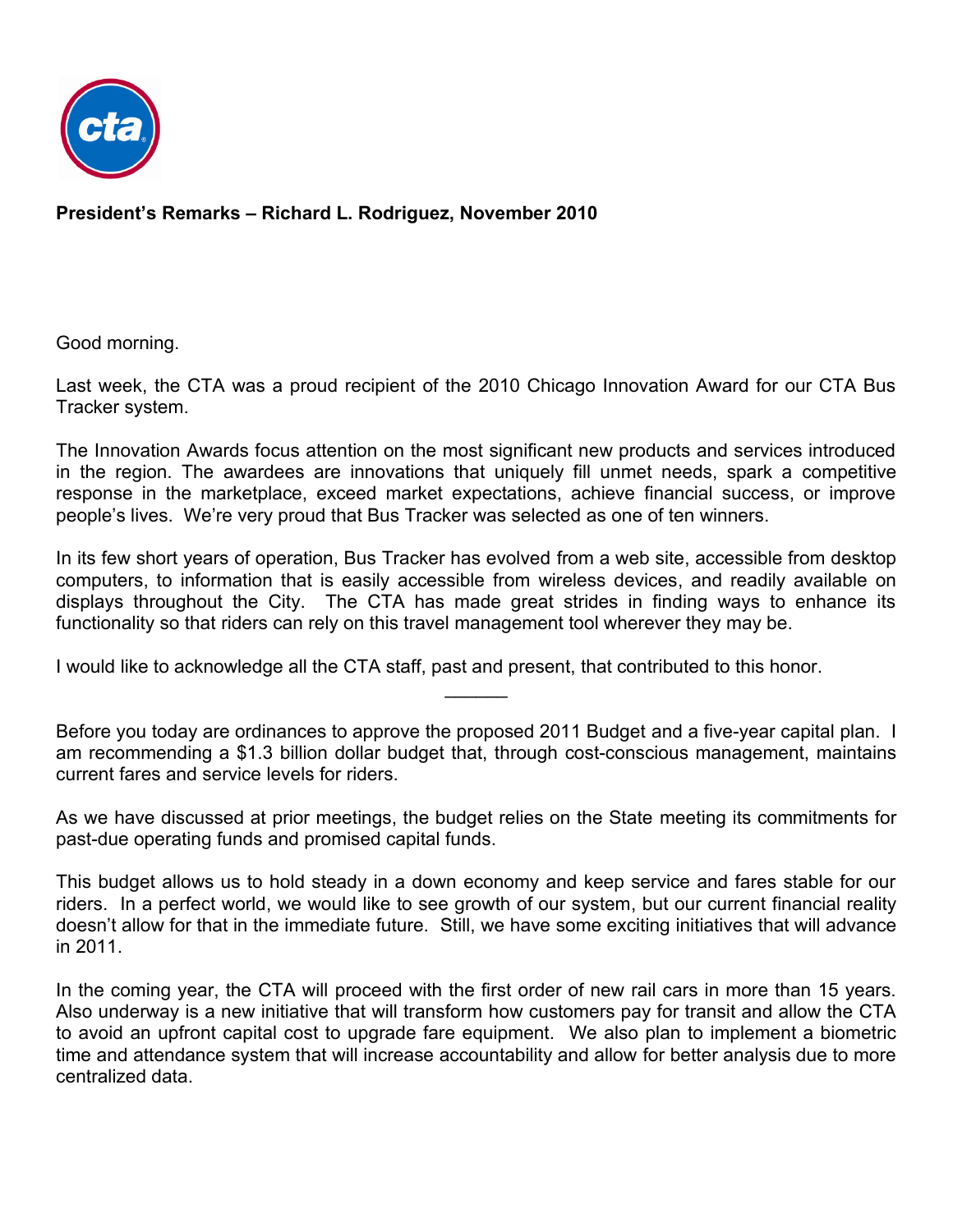Once state capital funds are received, we are ready with a list of projects that include overhauling buses; rehabilitating bus garages and rail stations; upgrading substations; and replacing track to eliminate and prevent slow zones.

We also continue to seek revenue opportunities. Today, you are being asked to approve a contract with Sprint/Nextel, which will allow them to become the sixth wireless service provider to lease the use of CTA's subway communications infrastructure. The CTA will receive approximately \$3.1 million dollars over the life of the contract. We have similar contracts with AT&T, Verizon Wireless, U.S. Cellular, T-Mobile and Cricket valued at approximately \$15 million dollars in total.

Within the next week, we expect to be going out to bid for a firm to assist with the development and implementation of a Corporate Sponsorship program. Our goals are two-fold: we want to find new ways to generate revenue and we want to do so in a way that will enhance the experience of our riders through improvements, services and amenities.

We will consider branding opportunities including naming rights over stations, rail lines, bus routes, special services or events and retail space. We're looking both at new revenues or initiatives that could save us money such as underwriting capital improvements by renovating stations or concession spaces.

Customers would benefit from these improvements, as well as by access to more amenities or enhanced retail services.

We're seeking firms that could help us identify and value assets for sponsorship opportunities, determine revenues, benefits and goals, and then implement the program. We expect to be back to you in the Spring with an award recommendation.

We will continue to manage to our budget with an eye toward future plans for improvement as the economy recovers.

 $\frac{1}{2}$ 

I would now like to provide the Board with an update on our hiring. As operating employees retire or resign, we have been recalling eligible laid off employees to fill those vacancies.

Of the nearly 1,000 employees who were laid off in February, we have been able to rehire 400 and have another 90 in the pipeline. So, in effect, within the next few weeks, we will have been able to hire back nearly half of the workers who were laid off.

The majority of those employees are bus operators, but we've also brought back rail operators and servicers and mechanics for both bus and rail.

 $\frac{1}{2}$ 

Finally, I'd like to welcome our new General Counsel, Karen Seimetz. Managing the day to day operations of the City's Law Department has provided her experience with a variety of legal disciplines, and that knowledge will be a tremendous benefit for the CTA. We welcome her to the CTA family.